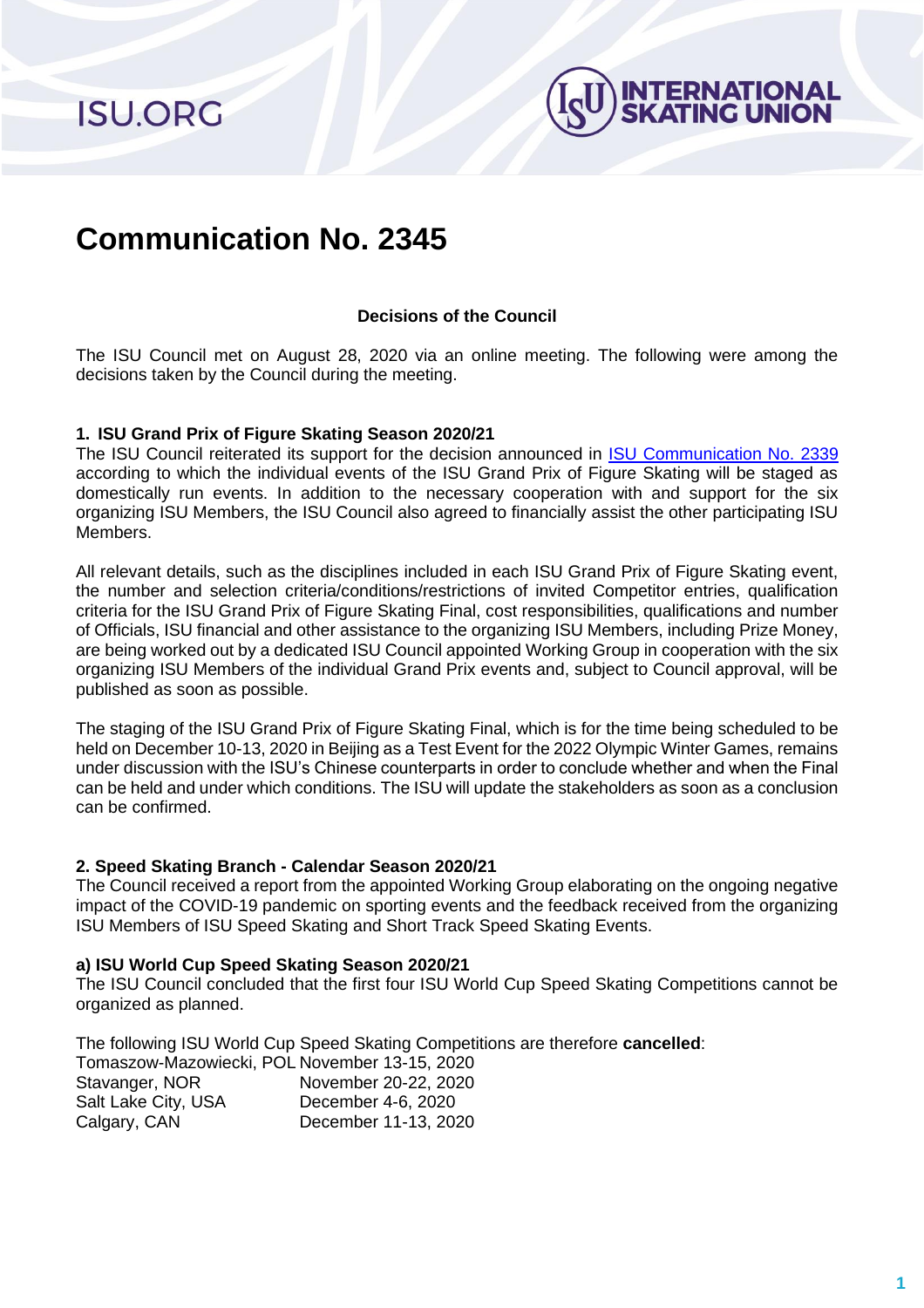However, based on a basic proposal endorsed by the organizing ISU Members of the initially allocated ISU World Cup Speed Skating Competitions of the season 2020/21, the Council decided to proceed with a specific evaluation of a Hub Concept in the Netherlands as an alternative to hosting the abovementioned ISU World Cups. The Council acknowledged that the concept needs to be further elaborated and assessed with all stakeholders in order to decide whether this is a feasible way to implement safe, high-level international competitions with worldwide participation during the time period of the above-mentioned four World Cups.

The ISU will communicate the conclusions reached by the Council as soon as possible.

## **b) ISU World Cup Short Track Speed Skating Season 2020/21**

The ISU Council concluded that the first two ISU World Cup Short Track Competitions cannot be organized as planned.

The following ISU World Cup Short Track Competitions are therefore **cancelled:** Montreal, CAN November 6-8, 2020 Laval, CAN November 13-15, 2020

A decision on the holding of the following two ISU World Cup Short Track Competitions remains **pending** further consultations with all stakeholders:

| Seoul, KOR   | December 11-13, 2020 |
|--------------|----------------------|
| Beijing, CHN | December 18-20, 2020 |

## **c) ISU Speed Skating and Short Track Speed Skating Championships Season 2020/21**

The appointed Working Group continues to assess the situation for the Championships season and will report to the Council for a Council evaluation and decision during its subsequent on-line meetings.

## **3. ISU Guidelines for ISU Events during the COVID-19 Pandemic**

The ISU Council approved the Guidelines for ISU Events during the COVID-19 Pandemic produced by the Working Groups for Figure Skating and Speed Skating, the ISU Medical Commission and ISU Legal Advisors. The Council decided that these Guidelines will be mandatory for ISU Championships, the ISU Grand Prix of Figure Skating Final, the ISU World Cups in Speed Skating and Short Track Speed Skating as well at the ISU World Team Trophy. For other International Competitions as well as the individual ISU Grand Prix of Figure Skating events that are run as domestic events and for which the guidelines of the competent local authorities apply, the ISU Guidelines are strongly recommended. The Guidelines are available through the following link: [https://www.isu.org/inside-isu/covid-19.](https://www.isu.org/inside-isu/covid-19)

#### **4. Challenger Series in Figure Skating & Synchronized Skating**

Considering the negative impact of the COVID-19 Pandemic on the availability and flexibility of Skaters to travel and compete internationally, the ISU Council agreed that the previous maximum number of entries per ISU Member of 3 Competitors per discipline and ISU Member for Figure Skating and 2 Teams per ISU Member in Juniors or Seniors for Synchronized Skating shall no longer apply and that there will be no maximum number of entries per ISU Member.

Considering the different adjustments to the Announcements of the Challenger Series in Figure Skating and Synchronized Skating, it has been decided to publish updated Announcements (with changes being underlined) which are available [here for Figure Skating](https://isu.org/docman-documents-links/isu-files/event-documents/figure-skating-4/2020-21/challenger-series-13/series-files-32/24358-cs2020-21-general-announcement-200520/file) and here [for Synchronized](https://isu.org/docman-documents-links/isu-files/event-documents/synchronized-skating-4/2020-21-2/challenger-series-14/series-files-34/24836-general-announcement-1/file)  [Skating.](https://isu.org/docman-documents-links/isu-files/event-documents/synchronized-skating-4/2020-21-2/challenger-series-14/series-files-34/24836-general-announcement-1/file)